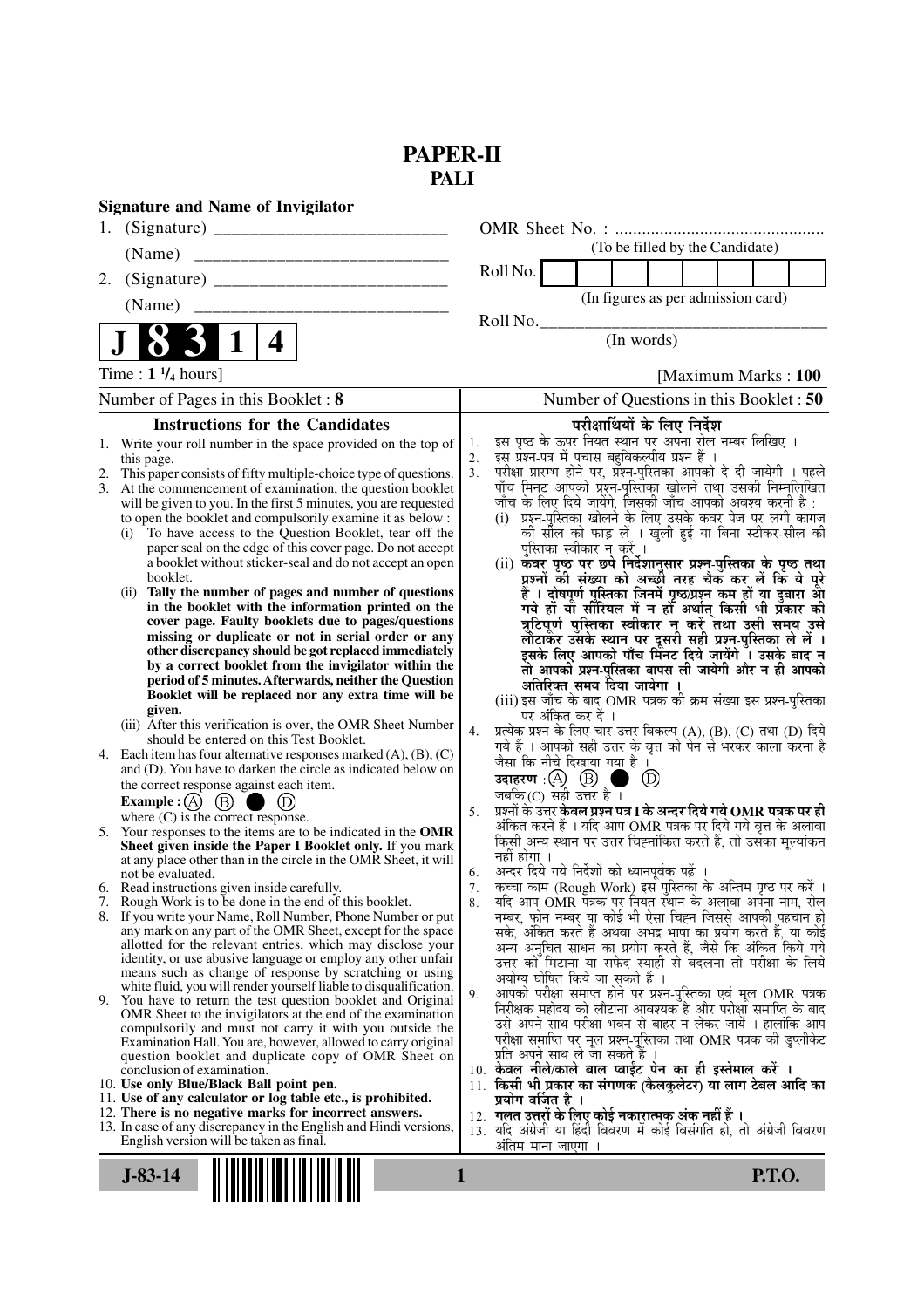## **PALI PAPER – II**

| NOTE: This paper contains fifty (50) objective type questions of two (2) marks each. All<br>questions are compulsory.                                                                                                                              |                                        |                                                                                                                                                                                                                                                     |
|----------------------------------------------------------------------------------------------------------------------------------------------------------------------------------------------------------------------------------------------------|----------------------------------------|-----------------------------------------------------------------------------------------------------------------------------------------------------------------------------------------------------------------------------------------------------|
| 1.<br>homeless disciples of<br>The<br>Buddha were known as<br>Muni<br>Paribbājaka<br>(A)<br>(B)<br>Bhikkhu<br>Tapass <sub>1</sub><br>(C)<br>(D)<br>2.<br>Tanhā arises from<br>Nāmarūpa<br>Vedanā<br>(B)<br>(A)<br>Upādāna<br>(C)<br>(D)<br>Viññana | 8.<br>The<br>(A)<br>(B)<br>(C)<br>(D)  | Match the correct pairs of the<br>following:<br>Niganthana- - Vikkhepavāda<br>taputta<br>Pakudha-<br>Sansārasuddhi<br>$\overline{\phantom{0}}$<br>kaccāyana<br>Makkhali-<br>- Akiriyāvāda<br>gosāla<br>Ajitakesa- – Ucchedavāda<br>kambali          |
| 3.<br>The total number of chapters in the<br>Mahāvagga is<br>Twelve<br>(A)<br>Ten<br>(B)<br>Sixteen<br>(C)<br>(D)<br>Fourteen<br>4.<br>The Buddha pondoured over the                                                                               | 9.<br>(C)<br>(D)                       | Brahmajāla-Sutta was preached in<br>between<br>(A) Pāvā and Nālandā<br>Nālandā and Pātaliputta<br>(B)<br>Rājagaha and Nālandā<br>Vesāli and Kusinārā                                                                                                |
| Paticca-samuppāda in the night firstly<br>in<br>(A)<br>Pathama-yāma<br>(B)<br>Dutiya-yāma<br>Tatiya-yāma<br>(C)<br>Catuttha-yāma<br>(D)                                                                                                            | 10.<br>(C)                             | In the Brahmajala-Sutta the Buddha,<br>Dhamma and Sangha were praised by<br>(A) Brahmadatta (B)<br>Suppiya<br>Pokkharasāti (D) Vassakāra                                                                                                            |
| 5.<br>of the following pairs is<br>One<br>correctly matched, that is<br>(A)<br>Vappa<br>- Vimala<br>Kondañña - Punnaji<br>(B)<br>Bhaddiya<br>Assaji<br>(C)<br>$-$<br>(D) Mahānāma - Gavampati                                                      | 11.<br>(A)<br>(C)<br>12.<br>The<br>(C) | The total number of Mātikas used for<br>the enumeration of Rūpa in the<br>Dhammasangani is<br>11<br>(B)<br>21<br>31<br>41<br>(D)<br>number<br>of<br>jhāna-factors<br>associated with Arūpa-jhāna is<br>$(A)$ five $(B)$ four<br>three<br>(D)<br>two |
| 6.<br>'Vyāpādavitakka' is destroyed by<br>Dassanā<br>(B)<br>Adhivāsanā<br>(A)<br>Parivajjanā<br>Vinodanā<br>(C)<br>(D)                                                                                                                             | 13.<br>(A)                             | 'Cetasikas'<br>always<br>associated<br>are<br>with<br>Pathavi<br>(B)<br>Rūpadhammā                                                                                                                                                                  |
| 7.<br>Pathavikāya,<br>āpokāya,<br>etc.<br>seven<br>elements<br>considered<br>were<br>unchangeable by<br>Pūranakassappa<br>(A)                                                                                                                      | (C)<br>14.<br>(A)<br>(C)               | Cittam<br><b>Arammanam</b><br>(D)<br>Sobhana – Cittas are in number<br>Thirty-nine<br>Twenty-nine<br>(B)<br>Fifty-nine<br>Eighty-nine<br>(D)                                                                                                        |
| Makkhaligosāla<br>(B)<br>Pakudhakaccāyana<br>(C)<br>Sañjayabelatthiputta<br>(D)                                                                                                                                                                    | 15.<br>(A)<br>(C)                      | 'Appamāda' is the characteristic of<br>Sotāpanna<br>(B)<br>Sakadāgāmi<br>Anāgāmi<br>(D)<br>Arahata                                                                                                                                                  |
| <b>Paper-II</b>                                                                                                                                                                                                                                    | $\overline{2}$                         | $J-83-14$                                                                                                                                                                                                                                           |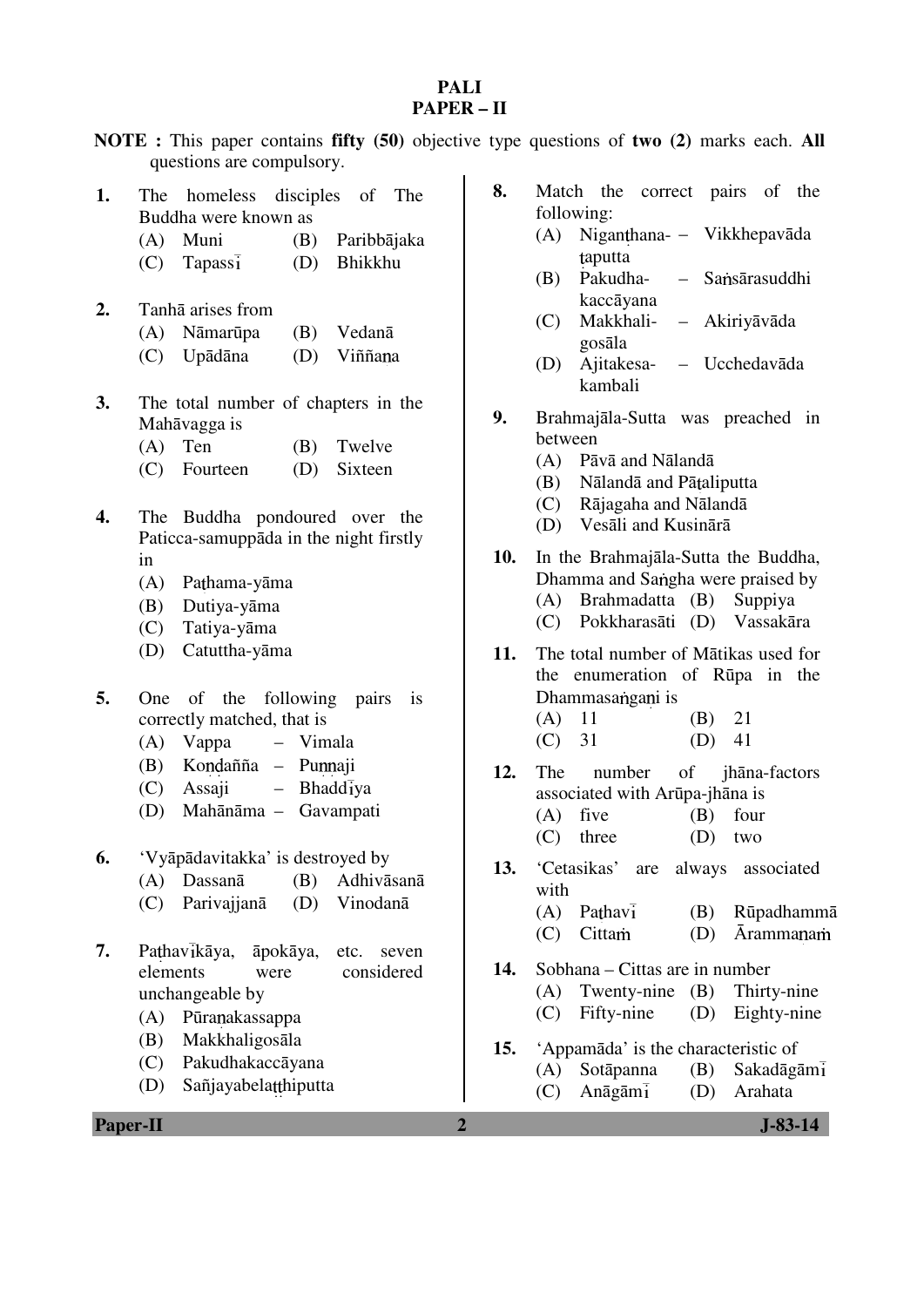## <u>पालि (भाषा एवं साहित्य)</u>

## प्रश्नपत्र – II

| नोट : इस प्रश्नपत्र में पचास (50) बहु-विकल्पीय प्रश्न हैं । प्रत्येक प्रश्न के दो (2) अंक हैं । सभी प्रश्नों के उत्तर दें ।<br>सङ्केतो : इमस्मिं पण्हपण्णे बहु विकप्पिय पञ्जास (50) पञ्हा सन्ति । पच्चेक पञ्हं द्वे द्वे (2-2) अङ्कानं ति । सब्ब |             |                                                                           |           |               |                         |            |                                                                                      |                                |                           |
|--------------------------------------------------------------------------------------------------------------------------------------------------------------------------------------------------------------------------------------------------|-------------|---------------------------------------------------------------------------|-----------|---------------|-------------------------|------------|--------------------------------------------------------------------------------------|--------------------------------|---------------------------|
| पञ्हानं उत्तरं दातव्वं ।                                                                                                                                                                                                                         |             |                                                                           |           |               |                         |            |                                                                                      |                                |                           |
| 1.                                                                                                                                                                                                                                               | थे :<br>(A) | बुद्ध के अनागारिक शिष्य इस रूप में जाने जाते<br>मुनि                      | (B)       | परिब्बाजक     | 8.                      | (A)<br>(B) | निम्नलिखित युग्मों में से सही युग्म मिलायें :<br>निगण्ठनाटपुत्त<br>पकुधकच्चायन       | $\frac{1}{2}$<br>$\frac{1}{2}$ | विक्खेपवाद<br>संसारसुद्धि |
|                                                                                                                                                                                                                                                  | (C)         | तपस्सी                                                                    | (D)       | भिक्खु        |                         | (C)<br>(D) | मक्खलिगोसाल<br>अजितकेसकम्बलि –                                                       | $\equiv$                       | अकिरियावाद<br>उच्छेदवाद   |
| 2.                                                                                                                                                                                                                                               |             | तण्हा इससे उत्पन्न होती है:                                               |           |               |                         |            |                                                                                      |                                |                           |
|                                                                                                                                                                                                                                                  | (A)         | नामरूप                                                                    | (B)       | वेदना         | 9.                      |            | ब्रह्मजाल-सुत्त की देशना इनके बीच की गयी थी :<br>पावा और नालन्दा                     |                                |                           |
|                                                                                                                                                                                                                                                  | (C)         | उपादान                                                                    | (D)       | विञ्ञाण       |                         | (A)<br>(B) | नालन्दा और पाटलिपुत्त                                                                |                                |                           |
| 3.                                                                                                                                                                                                                                               |             | महावग्ग में कुल परिच्छेदों की संख्या हैं                                  |           |               |                         | (C)        | राजगह और नालन्दा                                                                     |                                |                           |
|                                                                                                                                                                                                                                                  | (A)         | दस                                                                        | (B)       | बारह          |                         |            | (D) वेसालि और कुसिनारा                                                               |                                |                           |
|                                                                                                                                                                                                                                                  | (C)         | चौदह                                                                      | (D)       | सोलह          | 10.                     |            | ब्रह्मजाल-सुत्त में बुद्ध, धम्म एवं संघ की प्रशंसा<br>इसके द्वारा की गयी थी :        |                                |                           |
| 4.                                                                                                                                                                                                                                               |             | बुद्ध ने रात्रि के इस याम में पटिच्च-समुप्पाद का<br>मनन प्रथमत: किया था : |           |               |                         | (A)        | ब्रह्मदत्त<br>पोक्खरसाति                                                             | (B)<br>(D)                     | सुप्पिय<br>वस्सकार        |
|                                                                                                                                                                                                                                                  | (A)         | पठम-याम                                                                   |           | (B) दुतिय-याम |                         | (C)        |                                                                                      |                                |                           |
|                                                                                                                                                                                                                                                  | (C)         | ततिय-याम                                                                  | (D)       | चतुत्थ-याम    | 11.                     |            | धम्मसंगणि में रूप का विवरण प्रस्तुत करने हेतु<br>इतनी मातिकाओं का प्रयोग किया गया है |                                |                           |
| 5.                                                                                                                                                                                                                                               |             | निम्नलिखित युग्मों में जो सही युग्म है, वह है:                            |           |               |                         | (A)        | 11                                                                                   | (B)                            | 21                        |
|                                                                                                                                                                                                                                                  | (A)         | वप्प                                                                      | – विमल    |               |                         | (C)        | 31                                                                                   | (D)                            | 41                        |
|                                                                                                                                                                                                                                                  | (B)         | कोण्डञ्ज                                                                  | – पुण्णजि |               | 12.                     |            | अरूपज्झान से सम्प्रयुक्त ध्यानांगों की संख्या हैं                                    |                                |                           |
|                                                                                                                                                                                                                                                  | (C)         | अस्सजि                                                                    | – भद्दिय  |               |                         | (A)        | पाँच                                                                                 | (B)                            | चार                       |
|                                                                                                                                                                                                                                                  | (D)         | महानाम                                                                    | – गवम्पति |               |                         | (C)        | तीन                                                                                  | (D)                            | दो                        |
| 6.                                                                                                                                                                                                                                               |             | 'व्यापादवितक्क' इससे नष्ट होता है:                                        |           |               | 13.                     |            | 'चेतसिक' सदा इनके साथ सम्प्रयुक्त रहते हैं:                                          |                                |                           |
|                                                                                                                                                                                                                                                  | (A)         | दस्सना                                                                    | (B)       | अधिवासना      |                         |            | (A) पठवी                                                                             | (B)                            | रूपधम्मा                  |
|                                                                                                                                                                                                                                                  | (C)         | परिवज्जना                                                                 | (D)       | विनोदना       |                         | (C)        | चित्तं                                                                               | (D)                            | आरम्मणं                   |
| 7.                                                                                                                                                                                                                                               |             | पठवीकाय, आपोकाय आदि सप्त तत्त्वों को ये                                   |           |               | 14.                     |            | सोभन-चित्तों की संख्या हैं                                                           |                                |                           |
|                                                                                                                                                                                                                                                  |             | अपरिवर्तनीय मानते थे :                                                    |           |               |                         |            | (A) उनतीस                                                                            | (B)                            | उनचालीस                   |
|                                                                                                                                                                                                                                                  |             | (A) पूरणकस्सप                                                             |           |               |                         |            | (C) उनसठ                                                                             | (D)                            | नवासी                     |
|                                                                                                                                                                                                                                                  | (B)         | मक्खलिगोसाल                                                               |           |               | 15.                     |            | 'अप्पमाद' इसकी विशेषता है :                                                          |                                |                           |
|                                                                                                                                                                                                                                                  |             | (C) पकुधकच्चायन                                                           |           |               |                         |            | $(A)$ सोतापन्न                                                                       | (B)                            | सकदागामी                  |
|                                                                                                                                                                                                                                                  |             | (D) सञ्जयबेलट्टिपुत्त                                                     |           |               |                         | (C)        | अनागामी                                                                              | (D)                            | अरहत                      |
| $J-83-14$                                                                                                                                                                                                                                        |             |                                                                           |           |               | $\overline{\mathbf{3}}$ |            |                                                                                      |                                | <b>Paper-II</b>           |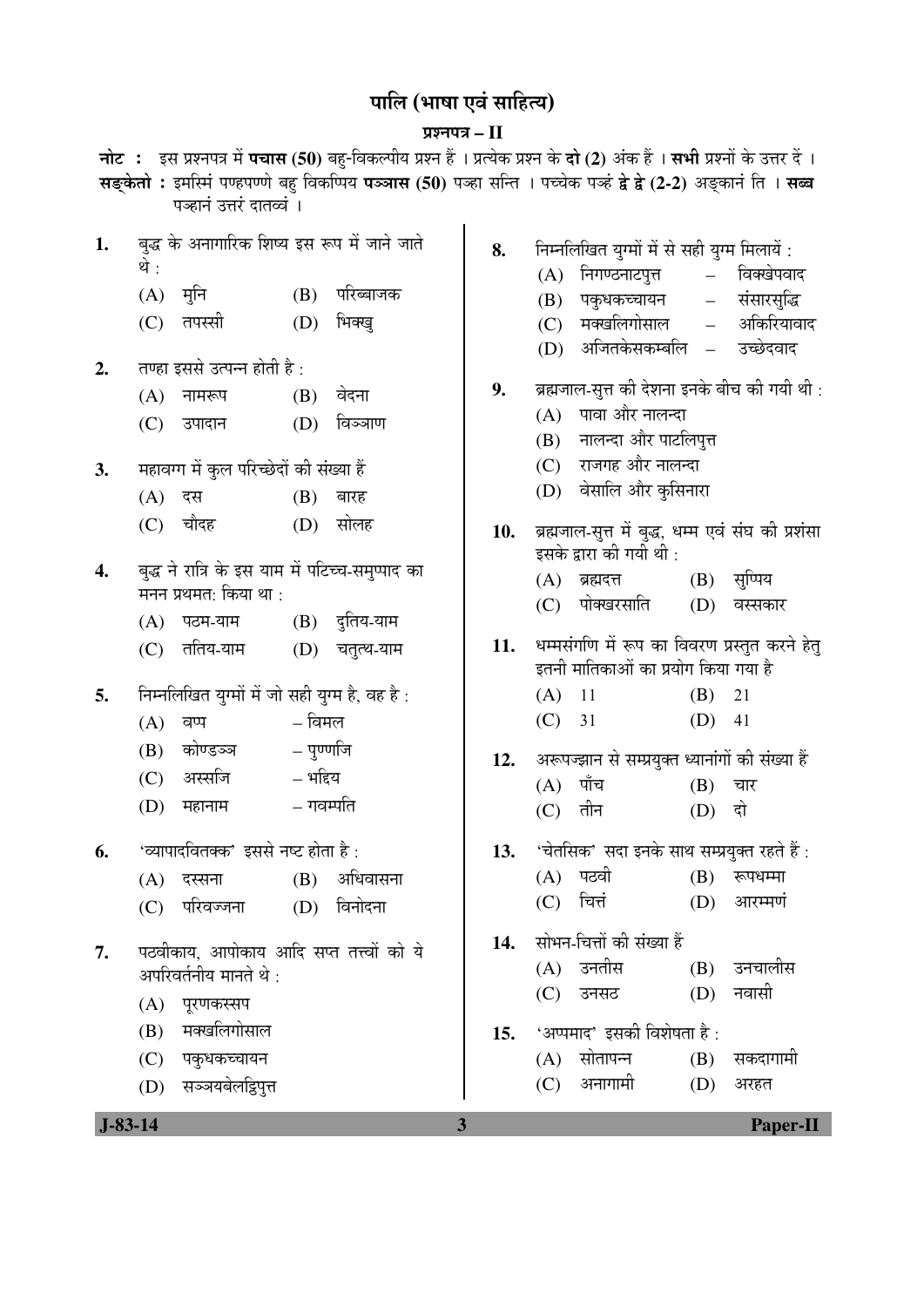- **16.** This was main object of the dialogue held between King Milinda and Bhikkhu Nāgasena
	- $(A)$  Dharmārtha-kathā-Sanlāpa
	- (B) Puruśa-Svarūpa
	- (C) Ratha-Svarūpa
	- (D) Abhidharma-Kathā
- **17.** Bhikkhu Nāgasena has explained the main aim of 'Pabbajjā' to King Milinda
	- (A) To achieve knowledge
	- (B) To earn wealth
	- (C) To attain Nirvāna.
	- (D) To gain fame
- **18.** According to Milindapañho king Milinda had dialogue with this famous thinker
	- (A) Niganthanātaputto
	- (B) Makkhaligosālo
	- (C) Sañjaya Velatthaputto
	- (D) Pakudha-kaccāyano
- **19.** According to Milindapañho all religions believe in
	- (A) The destruction of all worldly sufferings.
	- (B) The destruction of Army.
	- (C) The destruction of property.
	- (D) The destruction of enmity.
- **20.** King Milinda had first meeting with Bhikkhu Nagasena at
	- (A) Buddhā Vihāra
	- (B) Bhaddasālavana
	- (C) Sankheyyapariyena
	- (D) Pātaliputta Ārāma
- **21.** According to Nāgasena, this is the root cause of Kāla (Past, present and future)
	- (A) attachment to property
	- (B) attachment to offspring
	- (C) Avidyā (ignorance)
	- (D) Oldage
- 22. The writing of the Tika on Pali Atthakathās is started during the period of
	- (A) Pānduvāsudeva
	- (B) Kālāsoka
	- (C) Mahāsammata
	- (D) Parākramabāhu Prathama

**Paper-II** J-83-14

- **23.** Match an item in the List-I with the item of List-II. **List – I List – II**  a. Kankhāvitarani i. Vibhamga  $b.$  Paramatthad $\overline{1}$ pan $\overline{1}$  ii. Pātimokkha c. Papañcasūdan<sup>1</sup> iii. Cariyāpitaka d. Sammohavinodami iv. Majjhimanikāya Find the correct answer from the following codes :
	- (A)  $d + ii$  (B)  $c + iv$  $(C)$  b + iii  $(D)$  a + i
- **24.** Buddhadatta was a contemporary author of (A) Ānanda (B) Anuruddha
	- (C) Nāgasena (D) Buddhaghosa
- **25.** The Sila' has been explained in these methods in the Visuddhimagga
	- (A) Ten (B) Sixteen
	- (C) Seven (D) Twelve
- 26. The first Atthakatha written by Buddhaghosa is \_\_\_\_\_\_\_\_
	- (A) Sāratthapakāsin
	- $(B)$  Sumangalavilāsinī
	- (C) Manorathapūra
	- (D) Samantapāsādikā
- 27. Mahavamsa is authored by
	- (A) Anuruddha (B) Mahānāma
	- (C) Buddhaghosa (D) Buddhadatta
- **28.** The author of the D<sub>I</sub> pavamsa is
	- (A) Nagasena (B) Unknown
	- (C) Buddhaghosa (D) Anuruddha
- 29. According to the Vamsa-literature king Vijaykumāra arrived Srilankā at (A) Nandavana (B) Rohanagrāma
	- (C) Tāmraparni (D) Anurādhapura
- **30.** According to the Cullavamsa the Buddhaghosa name was given to Ghosakumāra by this monk
	- (A) Jyotipala
	- (B) Sanghapāla
	- (C) Bhadanta Revata
	- (D) Mahāmangala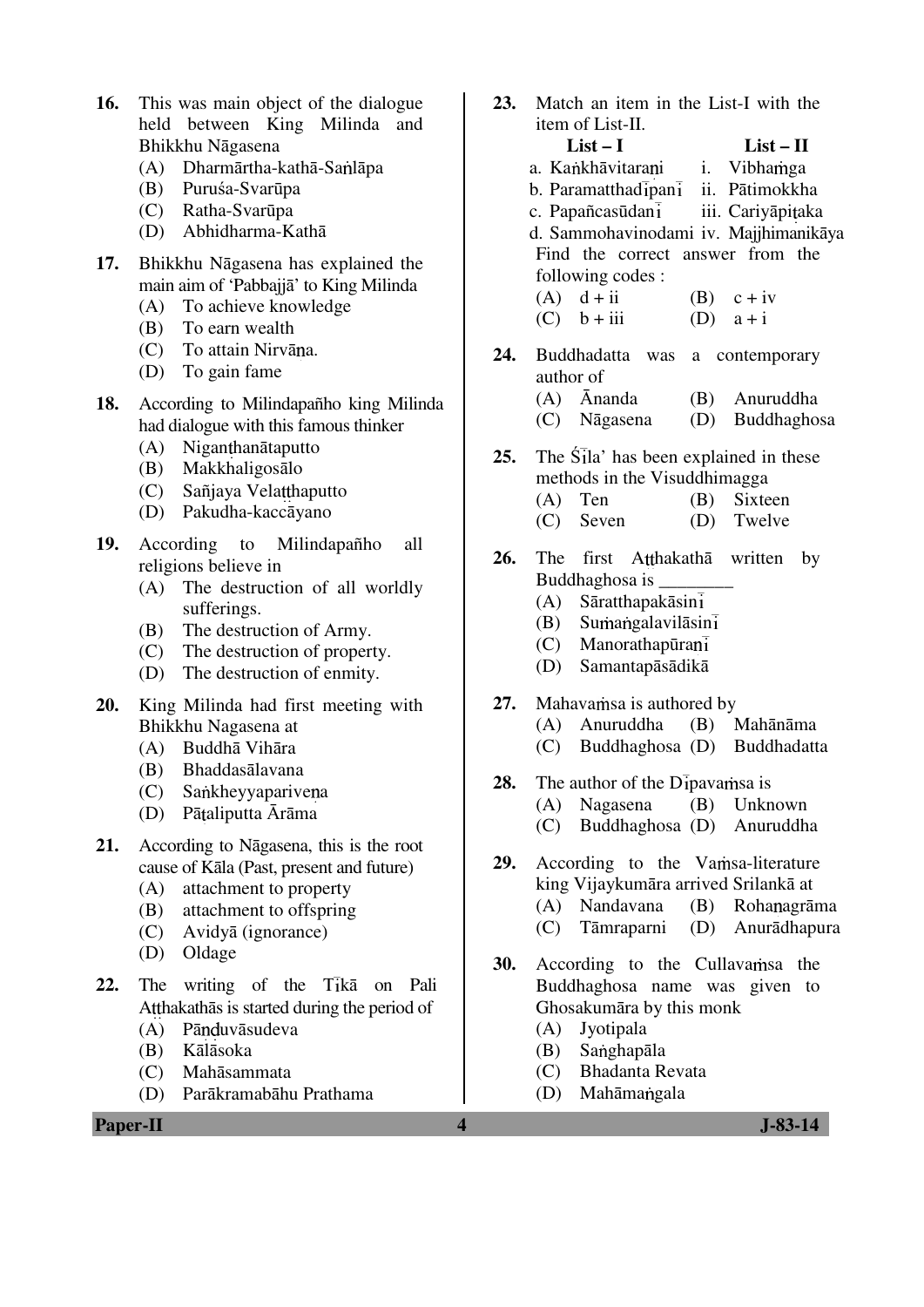|     |                                | 16.   राजा मिलिन्द और भिक्षु नागसेन के बीच संवाद<br>का प्रमुख विषय यह था:             | 23.        | तारि<br>मिल                |
|-----|--------------------------------|---------------------------------------------------------------------------------------|------------|----------------------------|
|     |                                | (A) धर्मार्थ-कथा-संलप (B) पुरुष-स्वरूप                                                |            |                            |
|     |                                | (D) अभिधर्म-कथा<br>(C) रथ-स्वरूप                                                      |            | a.                         |
| 17. | बताया है :                     | भिक्षु नागसेनने 'पब्बज्जा' का परम उद्देश्य यह                                         |            | b.<br>c.                   |
|     |                                | (B) समृद्धि-प्राप्ति<br>(A) ज्ञान-प्राप्ति<br>(C) निर्वाण-प्राप्ति<br>(D) यश-प्राप्ति |            | d.<br>निम्न<br>(A)         |
| 18. |                                | मिलिन्दपञ्हो के अनुसार राजा मिलिन्द का                                                |            | (C)                        |
|     |                                | संवाद इस प्रसिद्ध तीर्थक से हुआ है :                                                  | 24.        | बुद्ध                      |
|     |                                | (A) निगंठनाटपुत्तो                                                                    |            | (A)                        |
|     |                                | (B) मक्खलिगोसालो                                                                      |            | (C)                        |
|     |                                | (C) सञ्जय वेलद्दपुत्तो                                                                |            | विक्ष्                     |
|     |                                | (D) पकुधा-कच्चायनो                                                                    | 25.        | किट                        |
| 19. |                                | मिलिन्दपञ्हो के अनुसार सभी धर्मों का एक                                               |            | (A)                        |
|     |                                | मुख्य लक्ष्य है                                                                       |            | (C)                        |
|     |                                | (A) संसार-दुक्ख का नाश                                                                | 26.        | बुद्ध                      |
|     |                                | (B) सेना का नाश                                                                       |            | (A)                        |
|     |                                | $(C)$ सम्पत्ति का नाश                                                                 |            | (B)                        |
|     |                                | $(D)$ शत्रुता का नाश                                                                  |            | (C)                        |
| 20. | पर हुई थी :                    | राजा मिलिन्द की भिक्षु नागसेन से प्रथम भेंट यहाँ                                      |            | $\left( \mathrm{D}\right)$ |
|     |                                | (A) बुद्ध विहार                                                                       | 27.        | महा                        |
|     |                                | (B) भद्धसालवन                                                                         |            | (A)                        |
|     |                                | (C) संखेप्यपरिवेण                                                                     |            | (C)                        |
|     |                                | (D) पाटलिपुत्र आराम                                                                   | 28.        | दीप                        |
|     |                                | $21.$ नागसेनने भूत, वर्तमान और भविष्य काल का                                          |            | (A)                        |
|     | मूल इसको बनाया है :            |                                                                                       | (C)        |                            |
|     |                                | (A) संपत्ति लोभ<br>(B) सन्तान लोभ                                                     | 29.        | वंस                        |
|     |                                | (C) अविद्या<br>(D) वृद्धावस्था                                                        |            | श्रील                      |
|     |                                | पालि अट्ठकथाओं पर इनके समय से टीकाएँ                                                  |            | (A)                        |
| 22. | लिखे जाने का क्रम प्रारम्भ हुआ |                                                                                       | (C)        |                            |
|     |                                | (A) पाण्डुवासुदेव                                                                     | <b>30.</b> | 'चुत्                      |
|     |                                | (B) कालासोक                                                                           |            | 'बुद्                      |
|     |                                | $(C)$ महासम्मात                                                                       |            | (A)                        |
|     |                                | (D) पराक्रमबाहु प्रथम                                                                 |            | (C)                        |

.<br>लका-1 के ग्रन्थों को तालिका-11 के ग्रन्थों से गन करें । ŸÖÖ×»ÖÛúÖ **– I** ŸÖÖ×»ÖÛúÖ **– II**  कङ्खावितरणी i. विभंग परमत्थदीपनी ii. पातिमोक्ख पपञ्चसूदनी iii. चरियापिटक सम्मोहविनोदनी iv. मज्झिमनिकाय न कूटों में से सही उत्तर चिह्नित कीजिये :  $(d + ii)$   $(B)$   $c + iv$  $b + iii$  (D)  $a + i$ .<br><del>दत्त</del> इनके समकालीन लेखक थे : (A) †Ö®Ö®¤ü (B) †®Öã¹ý¨ü नागसेन (D) बुद्धघोस <u>भु</u>द्धिमग्गमे इतने प्रकारसे 'शील' का विवेचन था गया है : दस (B) सोलह सात (D) बारह .<br><sub>शोष द्वारा लिखित प्रथम अट्ठकथा यह है :</sub> ) सारत्थपकासिनी सुम्ंगलविलसिनी मनोरथपुरणी ) समन्तपासादिका lवंस इनके द्वारा रचित है : (A) †®Öã¹ý¨ü (B) ´ÖÆüÖ®ÖÖ´Ö (C) ²Öã¨ü'ÖÖêÃÖ (D) ²Öã¨ü¤ü¢Ö .<br>वंस के लेखक हैं ) नागसेन (B) अज्ञात (C) ²Öã¨ü'ÖÖêÃÖ (D) †®Öã¹ý¨ü साहित्य के अनुसार राजा विजयकुमार .<br>लंका द्वीप के इस स्थान पर पहँचे : (A) ®Ö®¤ü¾Ö®Ö (B) ¸üÖêÆüÞÖÝÖÏÖ´Ö ताम्रपर्णी (D) अनुराधपुर .<br>रलवंस' के अनुसार घोसकुमार को द्वघोस' नाम इन्होंने प्रदान किया था :<br>) ज्योतिपाल (B) संघपात  $(B)$  संघपाल भदन्त रेवत (D) महामंगल

 **J-83-14 5 Paper-II**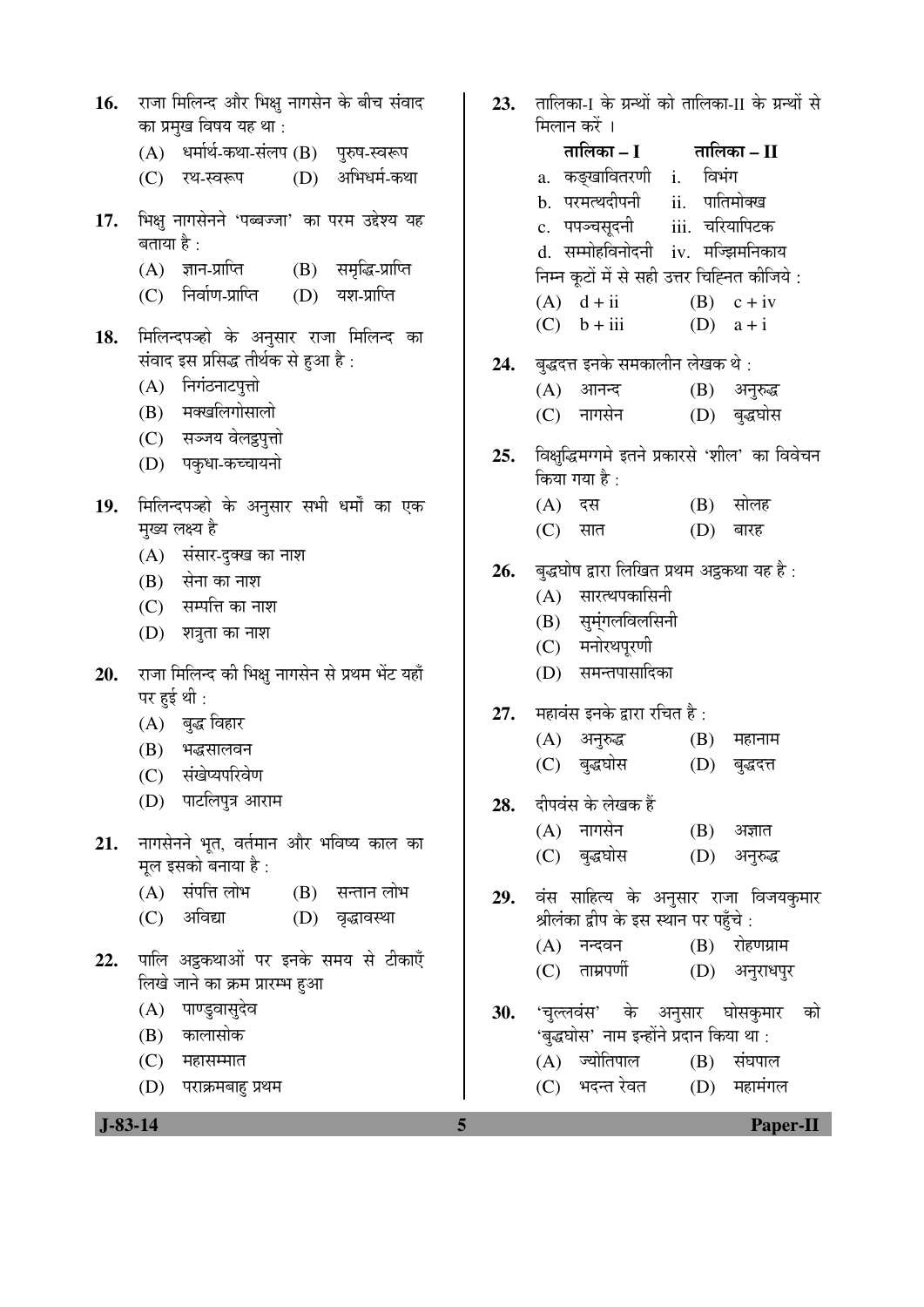- **31.** The desolution of Puthageva is
	- $(A)$  Putha + Geva
	- (B) Puthu + Eva<br>(C) Puthū + Eva
	- Puthū + Eva
	- $(D)$  Puthu + Geva
- **32.** The suffix is the Kumārī, Pada Happens to be
	- (A)  $\overline{3}$  (A) (B)  $\overline{3}$  (A) (C)  $\overline{5}$  (I) (D)  $\overline{5}$  (I)  $(C)$   $\overline{z}$   $(I)$
- **33.** The case-ending related with the Okāsa Kāraka is
	- (A) Chhatthī (B) Sattamī
	- (C) Pañcamī (D) Tatiyā
- **34.** The Samāsa with Upasagga, Nipāta, etc. being the Pubbapada is known as
	- (A) Avyayībhāvo
	- Bahubbīhi
	- (C) Dvando
	- (D) Kammadhārayo
- **35.** The Samāsa with the emphasis on the Pubba-Pada is known as
	- (A) Kammadhārayo
	- (B) Avyayībhāvo
	- (C) Dvando
	- Bhubbīhi
- **36.** The Khaggavisana-Sutta is included in this tent<br> $(A)$  Jātak
	- Jātakam
	- (B) Dhammapada
	- (C) Dīgha Nikāyo
	- **Suttanipāto**
- **37.** The Manorathapurani is the Atthakathā of one of the following<br>(A) Anguttara Nikāva
	- A nguttara Nikāya
	-
	- (B) Majjhima Nikāya Samyutta Nikāya
	- (D) khuddaka Nikāya
- **38.** The author of the Nanodayo is
	- (A) Upagutta
	- (B) Buddhaghosa
	- **Buddhadatta**
	- (D) Dhammapāla
- **39.** At the time of the Sangavana of the Vinaya, the main role was played by
	- (A) Sāriputta (B) Ānanda
	- (C) Upāli (D) Upagutta
- **40.** The Vibhanga is divided into one of the following parts
	- (A) Eighteen (B) Sixteen<br>(C) Eight (D) Ten
	- Eight
- **41.** The number of special features of a Cakkavattī king which have been mentioned in the Mahāparinibbāna Sutta, is
	- (A) four  $(B)$  three  $(C)$  two  $(D)$  one  $(C)$  two
- **42.** Ariyapariyesana Sutta belongs to
	- (A) Digha Nikāya<br>(B) Majihima Niki
	- (B) Majjhima Nikāya
	- $\widetilde{C}$  Samyutta Nikāya<br>(D) Anguttara Nikāya
	- A nguttara Nikāya
- **43.** The story of the life of the Buddha as given in the Jātaka Nidāna Kathā is divided into parts numbering<br>(A) Three  $(B)$  Two
	- (A) Three (B) Two<br>(C) Eleven (D) Five  $\overrightarrow{C}$  Eleven
- **44.** The Third Buddhist Council was held at (A) Rajagaha
	- (A) Rājagaha
	- (B) Vesālī
	- $(C)$  Pātaliputta<br> $(D)$  Mathurā
	- Mathurā
- **45.** The President of the first Sangiti was<br>(A) Sariputta (B) Upali (A) Sāriputta<br>
(C)  $\bar{A}$ nanda (D) Mahākassapa
	-
- **46.** These are in corporated in the Ariya Atthangika Magga
	- $(A)$  Sarana-ttayam<br> $(B)$  Ratana-ttayam
	- Ratana-ttayam
	- (C) Pa iccasamuppādo
	- (D) Sīlam, Samādhi, Paññā Ca
- **47.** The number of Samyojana is
	- (A) Five (B) Ten<br>(C) Eight (D) Seven
		- $(C)$  Eight
- **48.** The words Anatta, Anicca, Dukkha are connected with
	- (A) Tiko tiparisuddha<br>(B) Tiloka
	- **Tiloka**
	- (C) Tilakkhana
	- (D) Tisarana
- **49.** The number of Vipāka Citta-s is
	- (A) Twelve  $(12)$ <br>(B) Twenty one
	- (B) Twenty one  $(21)$ <br>(C) Thirty six  $(36)$
	- (C) Thirty six  $(36)$ <br>(D) Thirty two  $(32)$
	- Thirty two  $(32)$
- **50.** The number of Sobhana Citta-s in Kāmāvacara Bhūmi is
	- 24 (twenty four)
	- (B)  $10$  (ten)<br>(C)  $12$  (twel
	- $12$  (twelve)
	- $(D)$  8 (eight)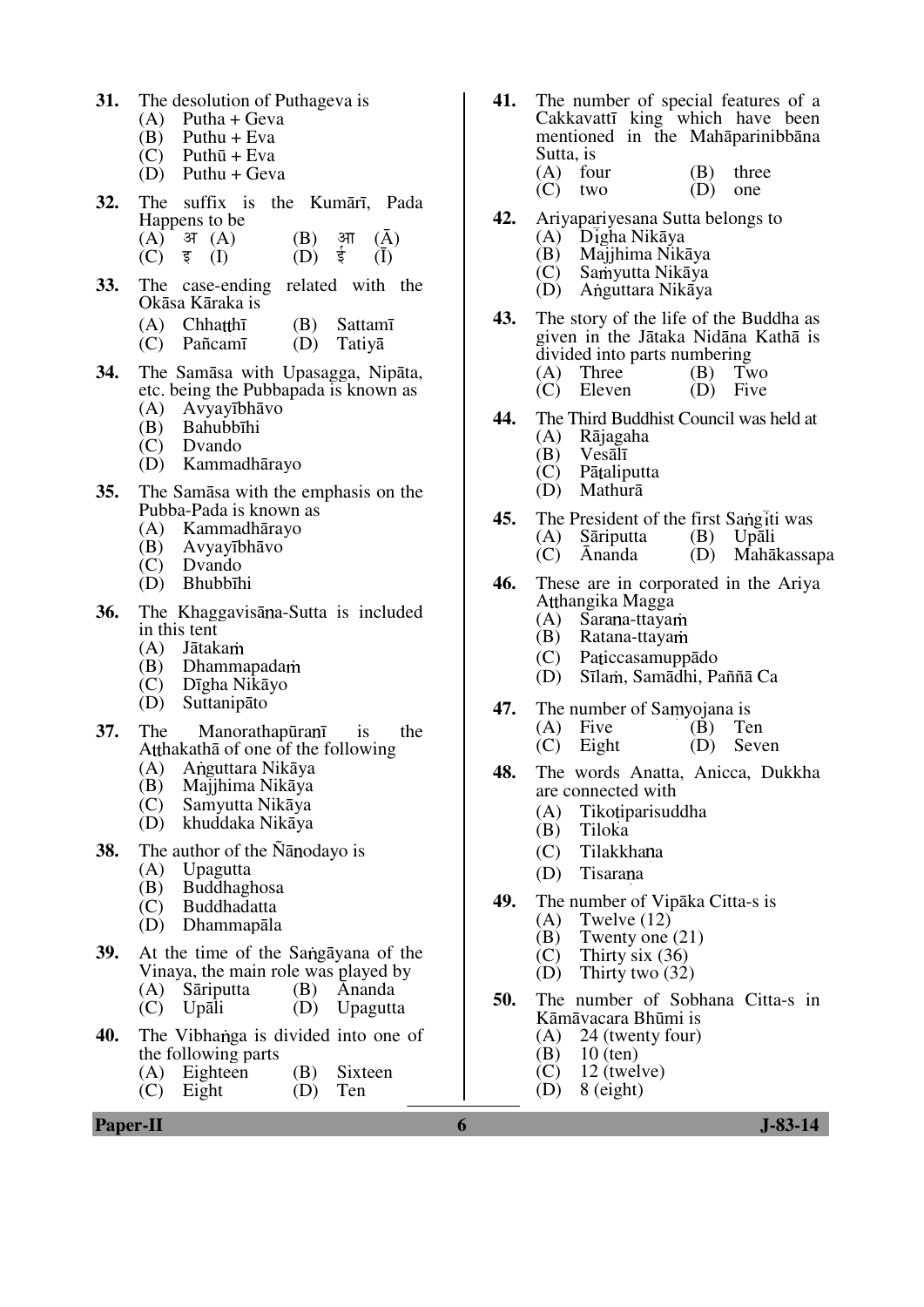|     | 31. पुथगेव का विग्रह है                                        |  |  |  |  |
|-----|----------------------------------------------------------------|--|--|--|--|
|     | (A) पुथ + गेव<br>(B) पुथु + एव                                 |  |  |  |  |
|     | $(D)$ पुथु + गेव<br>(C) पुथू + एव                              |  |  |  |  |
| 32. | कुमारी पद में प्रत्यय है                                       |  |  |  |  |
|     | (A) अ<br>(B) आ                                                 |  |  |  |  |
|     | $(D)$ ई<br>(C) इ                                               |  |  |  |  |
|     | 33. आेकास (अधिकरण) कारक में विभत्ति होती है                    |  |  |  |  |
|     | (A) छद्वी<br>(B) सत्तमी                                        |  |  |  |  |
|     | (D) ततिया<br>(C) पंचमी                                         |  |  |  |  |
|     | 34.  उपसर्ग, निपात आदि जिसके पूर्व में हों, वह<br>समास होता है |  |  |  |  |
|     | (A) अव्ययीभावो (B) बहुब्बीहि                                   |  |  |  |  |
|     | (D) कम्मधारयो<br>(C) द्वन्दो                                   |  |  |  |  |
|     |                                                                |  |  |  |  |
|     | 35. इस समास में पूर्व-पद प्रधान होता है                        |  |  |  |  |
|     | (A) कम्मधारयो (B) अव्ययीभावो                                   |  |  |  |  |
|     | (D) बहुब्बीहि<br>(C) द्वन्दो                                   |  |  |  |  |
| 36. | खग्गविसाण-सुत्त इस ग्रन्थ में पाया जाता है:                    |  |  |  |  |
|     | (A) जातकं<br>$(B)$ धम्मपदं                                     |  |  |  |  |
|     | (D) सुत्तनिपातो<br>(C) दीघनिकायो                               |  |  |  |  |
|     | 37. मनोरथपूरणी अट्ठकथा इसकी है:                                |  |  |  |  |
|     | (A) अंगुत्तर निकाय                                             |  |  |  |  |
|     | (B) मज्झिम निकाय                                               |  |  |  |  |
|     | (C) संयुत्त निकाय                                              |  |  |  |  |
|     | (D) खुद्दक निकाय                                               |  |  |  |  |
|     | 38. जोणोदयो के लेखक हैं                                        |  |  |  |  |
|     | (B) बुद्धघोस<br>(A) उपगुत्त                                    |  |  |  |  |
|     | $(D)$ धम्मपाल<br>(C) बुद्धदत्त                                 |  |  |  |  |
|     | 39. विनय के संगायन में मुख्य थे                                |  |  |  |  |
|     | (A) सारिपुत्त<br>(B) आनन्द                                     |  |  |  |  |
|     | (C) उपालि<br>(D) उपगुत्त                                       |  |  |  |  |
|     | 40. विभङ्ग इतने भागों में विभक्त हैं                           |  |  |  |  |
|     | (B) सोलह<br>(A) अठारह                                          |  |  |  |  |
|     | (C) आठ<br>(D) दस                                               |  |  |  |  |
|     |                                                                |  |  |  |  |

| 31.<br>32.<br>33. | पुथगेव का विग्रह है<br>$(A)$ पुथ + गेव<br>(C) पुथू + एव<br>कुमारी पद में प्रत्यय है<br>(A)<br>अ<br>$(C)$ इ<br>ओकास (अधिकरण) कारक में विभत्ति होती है<br>$(A)$ छद्वी<br>पंचमी<br>(C) | $(B)$ पुथु + एव<br>$(D)$ पुथु + गेव<br>(B)<br>आ<br>ई<br>(D)<br>सत्तमी<br>(B)<br>ततिया<br>(D) | 41.<br>42.<br>43. | महापरिनिब्बान-सुत्त में चक्रवर्ती राजा की इतनी<br>विशेष बातें बतलाई गयी हैं<br>$(A)$ चार<br>(B)<br>तीन<br>दो<br>(C)<br>(D)<br>एक<br>अरियपरियेसन सुत्त इसमें है:<br>(A) दीघ निकाय<br>(B) मज्झिम निकाय<br>संयुत्त निकाय (D) अंगुत्तर निकाय<br>(C)<br>जातक निदान-कथा में बुद्ध की जीवनी को इतने<br>भागों में बाँटा गया है :<br>$(A)$ तीन<br>$(B)$ दो<br>पाँच |
|-------------------|-------------------------------------------------------------------------------------------------------------------------------------------------------------------------------------|----------------------------------------------------------------------------------------------|-------------------|-----------------------------------------------------------------------------------------------------------------------------------------------------------------------------------------------------------------------------------------------------------------------------------------------------------------------------------------------------------|
| 34.               | उपसर्ग, निपात आदि जिसके पूर्व में हों, वह<br>समास होता है<br>(A) अव्ययीभावो<br>(C) द्वन्दो                                                                                          | (B) बहुब्बीहि<br>कम्मधारयो<br>(D)                                                            | 44.               | (D)<br>$(C)$ एकादस<br>तृतीय बौद्धिष्ट काउंसिल यहाँ पर हुई थी :<br>$(B)$ वेसाली<br>(A) राजगह<br>पाटलिपुत्त<br>(D)<br>मथुरा<br>(C)                                                                                                                                                                                                                          |
| 35.               | इस समास में पूर्व-पद प्रधान होता है<br>कम्मधारयो<br>(A)<br>(C) द्वन्दो                                                                                                              | (B) अव्ययीभावो<br>(D) बहुब्बीहि                                                              | 45.               | प्रथम संगीति के अध्यक्ष थे<br>(A) सारिपुत्त<br>उपालि<br>(B)<br>(C)<br>आनन्द<br>(D)<br>महाकस्सप                                                                                                                                                                                                                                                            |
| 36.               | खग्गविसाण-सुत्त इस ग्रन्थ में पाया जाता है:<br>जातकं<br>(A)<br>दीघनिकायो<br>(C)                                                                                                     | $(B)$ धम्मपदं<br>(D) सुत्तनिपातो                                                             | 46.               | अरिय अट्ठगिंक-मग्ग में समाविष्ट होते हैं<br>सरणत्तयं<br>(A)<br>(B)<br>रतनत्तयं                                                                                                                                                                                                                                                                            |
| 37.               | मनोरथपूरणी अट्ठकथा इसकी है:<br>(A) अंगुत्तर निकाय<br>मज्झिम निकाय<br>(B)<br>(C) संयुत्त निकाय<br>(D) खुद्दक निकाय                                                                   |                                                                                              | 47.               | (C) पटिच्चसमुप्पादो<br>सीलं, समाधि, पञ्जा च<br>(D)<br>संयोजन हैं<br>(A) पाँच<br>$(B)$ दस<br>(D)<br>(C)<br>आठ<br>सात                                                                                                                                                                                                                                       |
| 38.               | ञोणोदयो के लेखक हैं<br>(A) उपगुत्त<br>(C)<br>बुद्धदत्त                                                                                                                              | (B) बुद्धघोस<br>(D)<br>धम्मपाल                                                               | 48.               | अनत्त, अनिच्य, दुक्ख सम्ब्ध है<br>(A) तिकोटिपरिसुद्ध<br>(B)<br>तिलोक<br>तिलक्खण<br>तिसरण<br>(D)<br>(C)                                                                                                                                                                                                                                                    |
| 39.               | विनय के संगायन में मुख्य थे<br>(A) सारिपुत्त<br>उपालि<br>(C)                                                                                                                        | (B)<br>आनन्द<br>(D)<br>उपगुत्त                                                               | 49.               | विपाक चित्तों की संख्या है<br>(B) इक्कीस (21)<br>$(A)$ बारह (12)<br>(D) बत्तीस (32)<br>छत्तीस (36)<br>(C)                                                                                                                                                                                                                                                 |
| 40.               | विभङ्ग इतने भागों में विभक्त हैं<br>$(A)$ अठारह<br>(C)<br>आठ                                                                                                                        | सोलह<br>(B)<br>(D)<br>दस                                                                     | 50.               | कामावचर-भूमि में शोभन चित्तों की संख्या है<br>(A) 24 (चौबीस)<br>$(B)$ 10 (दस)<br>12 (बारह) $(D)$<br>8 (आठ)<br>(C)                                                                                                                                                                                                                                         |
| $J-83-14$         |                                                                                                                                                                                     |                                                                                              | $\overline{7}$    | <b>Paper-II</b>                                                                                                                                                                                                                                                                                                                                           |